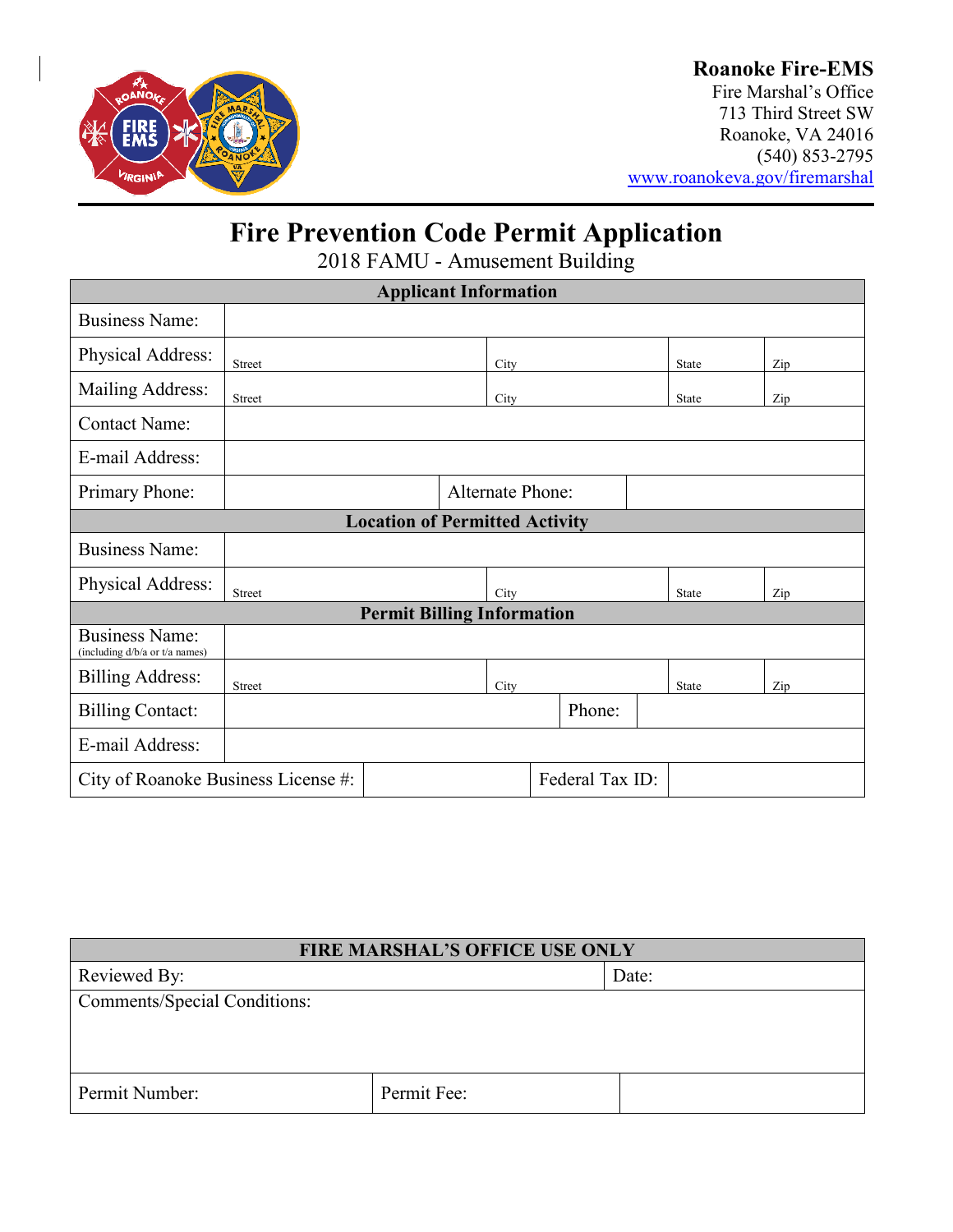| <b>Application Checklist</b>                                                                                                                                                                        |
|-----------------------------------------------------------------------------------------------------------------------------------------------------------------------------------------------------|
|                                                                                                                                                                                                     |
| Review of this permit application requires all of the following to be included:                                                                                                                     |
| Completed Fire Prevention Code Permit Application                                                                                                                                                   |
| Site Plan/Floor Plan Showing:<br>1. Location of ALL Exits and Openings<br>2. Location of ALL Fire Extinguishers<br>3. Indicate whether or not the building is equipped with a fire sprinkler system |
| Certificate of Occupancy                                                                                                                                                                            |
| Safety Plan                                                                                                                                                                                         |
|                                                                                                                                                                                                     |
|                                                                                                                                                                                                     |
| <b>Circumstances of Application/Description of Work</b>                                                                                                                                             |
|                                                                                                                                                                                                     |
|                                                                                                                                                                                                     |
|                                                                                                                                                                                                     |
|                                                                                                                                                                                                     |
|                                                                                                                                                                                                     |
|                                                                                                                                                                                                     |
|                                                                                                                                                                                                     |
|                                                                                                                                                                                                     |
|                                                                                                                                                                                                     |
|                                                                                                                                                                                                     |
|                                                                                                                                                                                                     |
|                                                                                                                                                                                                     |
|                                                                                                                                                                                                     |
|                                                                                                                                                                                                     |
|                                                                                                                                                                                                     |
|                                                                                                                                                                                                     |
|                                                                                                                                                                                                     |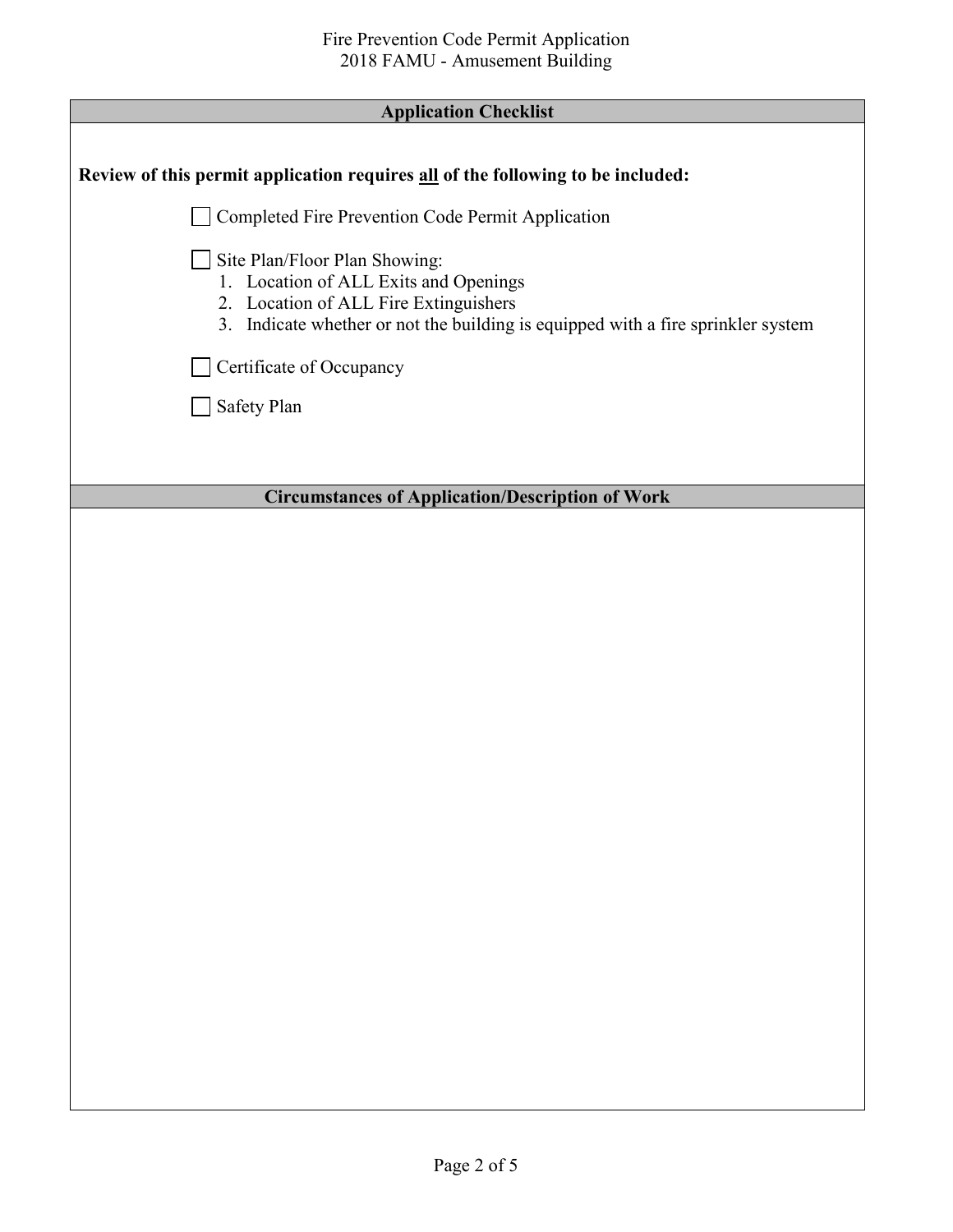### **Permit General Conditions and Acknowledgements**

The Applicant is required to review the following provisions of the Statewide Fire Prevention Code and its referenced standards. After reviewing each provision, the Applicant must initial each item to acknowledge their review and agreement to comply with the requirement. If the requirement is not applicable to the application, the Applicant is to write N/A in place of their initials.

- All special amusement buildings shall meet all requirements of assembly occupancies (including staff trained and drilled in emergency procedures).
- An approved sign noting the maximum occupancy load shall be posted near the main entrance to assembly room.
- The "Certificate of Occupancy" issued by the Building Official shall be available for review by the Fire Officials.
- No overcrowding allowed. (Defined as exceeding the approved occupant load or crowding that blocks the means of egress).
- Exits shall not be secured from the egress side and shall be kept ready for ease of escape during occupancy.
- Fire protection equipment shall be maintained and inspected with a copy of the current inspection reports available on site.
- No storage of any kind (temporary or otherwise) is allowed to block exits, exit aisles or exit discharges. All aisles leading to the exits and from the exits to the public way are to remain unobstructed at all times. Parking shall not obstruct exit discharges.
- All exit signs shall be visible and all illuminated exit signs shall be illuminated at all times the building is occupied. All egress lighting shall illuminate when tested.
- When the design of egress path is designed to confuse; directional exit marking that becomes apparent in an emergency shall be provided.
- All decorative materials shall be either noncombustible or flame-resistant in accordance with both large and small scale flame test of NFPA 701. The interior finish of all structures shall be maintained as approved.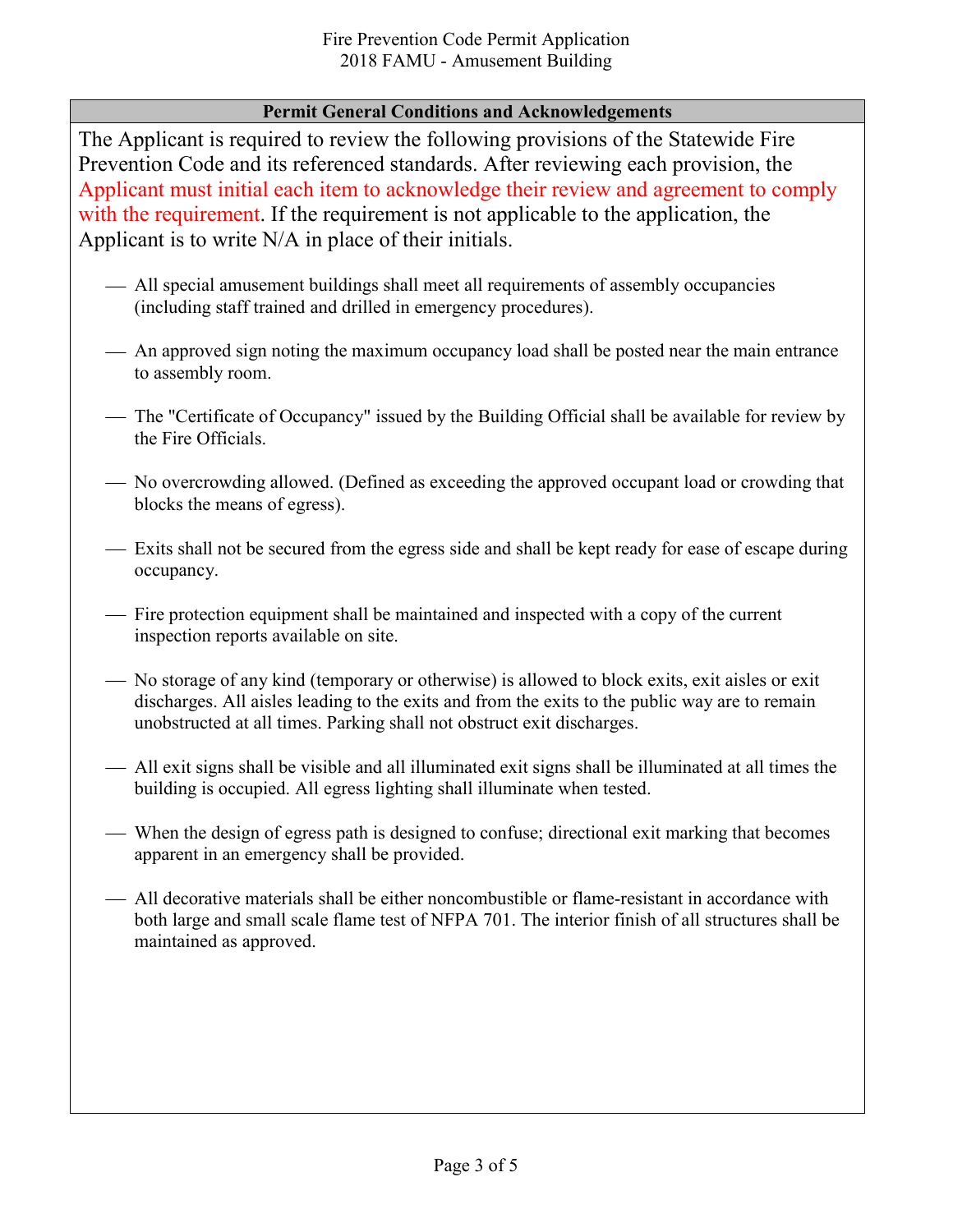#### Fire Prevention Code Permit Application 2018 FAMU - Amusement Building

#### **Permit Certification**

By my signature below, I hereby certify that I have read and examined this application and that all of the information contained therein is true and correct. Furthermore, I certify that the proposed operations will fully comply with the requirements contained in The Virginia Statewide Fire Prevention Code and any other related laws and /or Codes. I agree to indemnify, save harmless, and defend the City of Roanoke, its agents and employees, from all claims, damages, costs, expenses, and charges, including attorney's fees, which arise out of or by reason of these operations.

I acknowledge that if a permit is issued based on this application, it shall only be valid with in the building, facility, and/or location listed on this application for the specific date(s) and time(s) for which it is issued.

I acknowledge that approval of this application does not constitute permit issuance. Permit issuance does not occur until the completion of an on-site inspection by the Roanoke Fire Marshal's Office.

I acknowledge and understand that any violations of the Virginia Statewide Fire Prevention Code and/or the requirements of this permit may result in immediate permit suspension or revocation.

I agree to indemnify, save harmless, and defend the City of Roanoke, Virginia and its agents and employees from all claims, damages, costs, expenses, and charges, including attorney's fees, which arise out of or by reason of the activities associated with this permit.

| Name:             |       |  |
|-------------------|-------|--|
| <b>Signature:</b> | Date: |  |